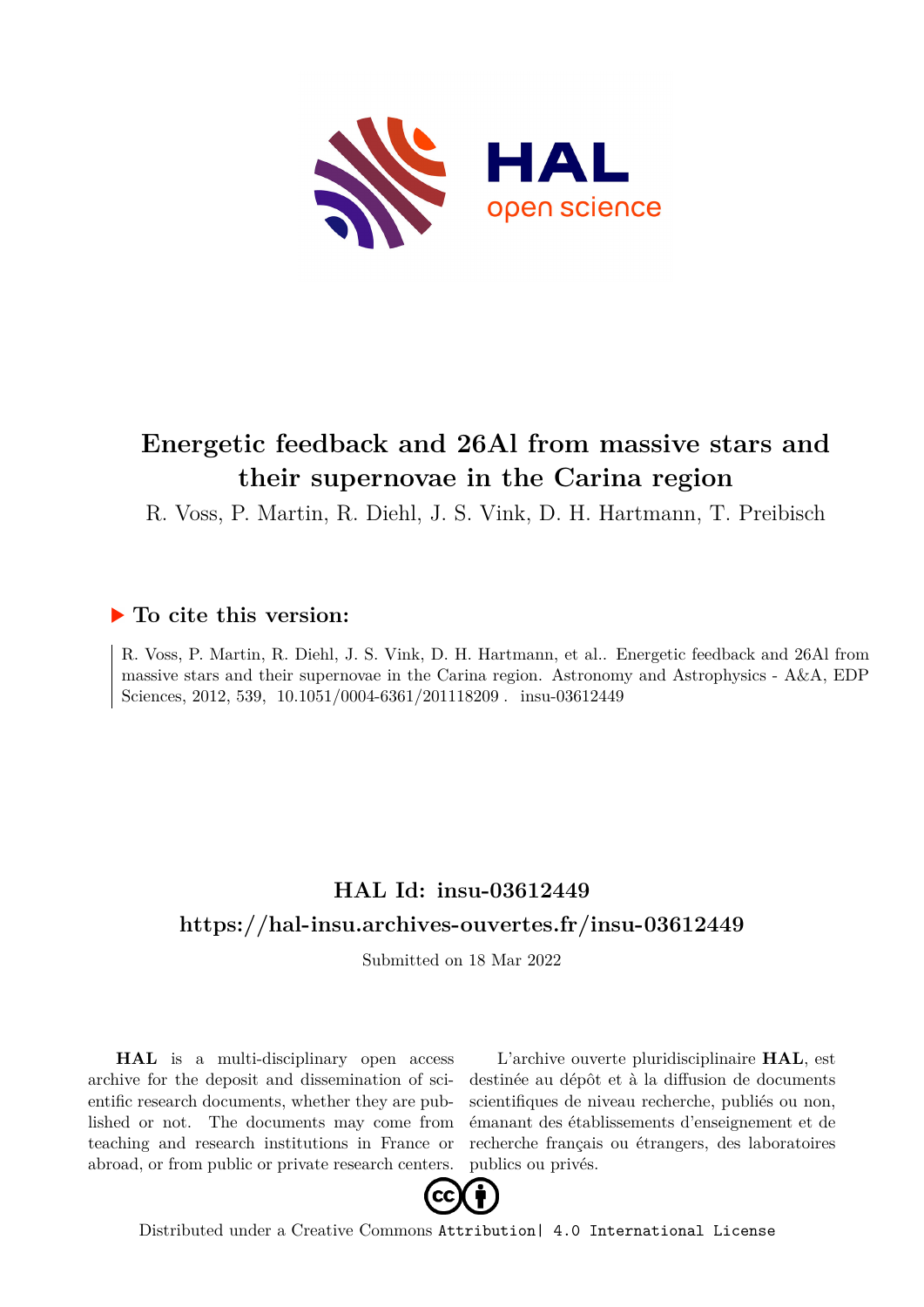## **Energetic feedback and 26Al from massive stars and their supernovae in the Carina region**

R. Voss<sup>1</sup>, P. Martin<sup>2</sup>, R. Diehl<sup>3</sup>, J. S. Vink<sup>4</sup>, D. H. Hartmann<sup>5</sup>, and T. Preibisch<sup>6</sup>

- <sup>1</sup> Department of Astrophysics/IMAPP, Radboud University Nijmegen, PO Box 9010, 6500 GL Nijmegen, The Netherlands e-mail: rvoss@science.ru.nl
- <sup>2</sup> Institut de Planétologie et d'Astrophysique de Grenoble, BP 53, 38041 Grenoble Cedex 9, France
- <sup>3</sup> Max-Planck-Institut für extraterrestrische Physik, Giessenbachstrasse, 85748 Garching, Germany

<sup>4</sup> Armagh Observatory, College Hill, Armagh BT61 9DG, Northern Ireland, UK<br><sup>5</sup> Department of Physics and Astronomy, Clamson University, Kinord Lab of Physics

<sup>5</sup> Department of Physics and Astronomy, Clemson University, Kinard Lab of Physics, Clemson, SC 29634-0978, USA

<sup>6</sup> Universitäts-Sternwarte München, Ludwig-Maximilians-Universität, Scheinerstr. 1, 81679 München, Germany

Received 5 October 2011 / Accepted 3 January 2012

#### **ABSTRACT**

Aims. We study the populations of massive stars in the Carina region and their energetic feedback and ejection of  $^{26}$ Al. Methods. We did a census of the stellar populations in young stellar clusters within a few degrees of the Carina nebula. For each star we estimated the mass, based on the spectral type and the host cluster age. We used population synthesis to calculate the energetic feedback and ejection of 26Al from the winds of the massive stars and their supernova explosions. We used 7 years of INTEGRAL observations to measure the 26Al signal from the region.

Results. The INTEGRAL <sup>26</sup>Al signal is not significant with a best-fit value of ~1.5 ± 1.0 × 10<sup>-5</sup> ph cm<sup>-2</sup> s<sup>-1</sup>, approximately half of the published Compton Gamma Ray Observatory (CGRO) result, but in agreement with the latest CGRO estimates. Our analysis of the stellar populations in the young clusters leads to an expected signal of ∼half the observed value, but the results are consistent within  $2\sigma$ . We find that the fraction of <sup>26</sup>Al ejected in Wolf-Rayet winds is high, and the observed signal is unlikely to be caused by <sup>26</sup>Al ejected in supernovae alone, indicating a strong wind ejection of <sup>26</sup>Al. Due to the lack of prominent O stars, regions with ages -10 Myr are often neglected in studies of OB associations. We find that in the Carina region such clusters contribute significantly to the stellar mass and the energetics of the region.

**Key words.** stars: abundances – ISM: abundances – stars: winds, outflows – stars: early-type – gamma rays: ISM

### **1. introduction**

Feedback from massive stars plays a crucial role in the formation of stars and in shaping the surrounding inter-stellar medium (ISM). We developed a new population synthesis tool to study the feedback from populations of massive stars in OB associations (Voss et al. 2009). In Voss et al. (2010) we applied the population synthesis to the nearby Orion region and found good agreement with observations of the region. However, the population of massive stars in Orion is not large enough to provide strong constraints on the feedback models. For this it is necessary to study a larger population that includes very high-mass stars (∼100  $M_{\odot}$ ).

The Carina region hosts a large population of very young massive stars at a distance of  $2.3 \pm 0.1$  kpc (Allen & Hillier 1993; Walborn 1995; Smith 2002), including 72 of spectral type O (Smith 2006; Cappa et al. 2008), six Wolf-Rayet (WR) stars (van der Hucht 2001), one luminous blue variable (LBV;  $\eta$  Carinae), and three evolved red supergiants (Feinstein et al. 1980; Feinstein 1981). The total stellar mass is estimated to be  $\sim$ 3.7 × 10<sup>4</sup>  $M_{\odot}$  (Preibisch et al. 2011c), and the total mass of the surrounding gas and dust is ~2.8 × 10<sup>5</sup>  $M_{\odot}$  (Preibisch et al. 2011b). The majority of the young stars reside in the Carina nebula (summarized in Smith 2006), but the surrounding region hosts a large number of smaller open clusters with a wider range of stellar ages. While the stellar populations have been studied in the most prominent of these (NGC3293; NGC 3324; Evans et al. 2005; Cappa et al. 2008), many of the smaller clusters have never been investigated in detail.

The content of massive stars in the Carina region is intermediate between the population of relatively well-studied small star-forming regions, such as Orion and Sco-Cen, and more distant superclusters, where single regions such as 30 Doradus, hosting ∼1000 O-stars, can affect the energetics and chemistry of their host galaxies. Therefore the Carina region is useful for the study of massive stars and as feedback from massive stars, and important for understanding how the feedback mechanisms scale with the size/mass of the region. The population is similar to the Cygnus OB2 association hosting 80 (Hanson 2003) stars of type O, which was the goal of a recent study similar to ours (Martin et al. 2009, 2010).

The radioactive isotope  $^{26}$ Al is ejected from massive stars through their winds and supernova explosions (Prantzos & Diehl 1996). It is therefore intimately related to the energy feedback from massive stars. It has a mean lifetime of ∼1 Myr and is traced by the  $\gamma$ -ray decay line at 1808.63 keV, observable by γ-ray observatories such as the COMPTEL instrument aboard the CGRO and the SPI instrument aboard INTEGRAL.

In the light of the uncertainties in the modelling of massive stars, it is necessary to perform multi-wavelength consistency checks, encompassing the different aspects of feedback provided by massive star clusters. In this paper we discuss the ejection of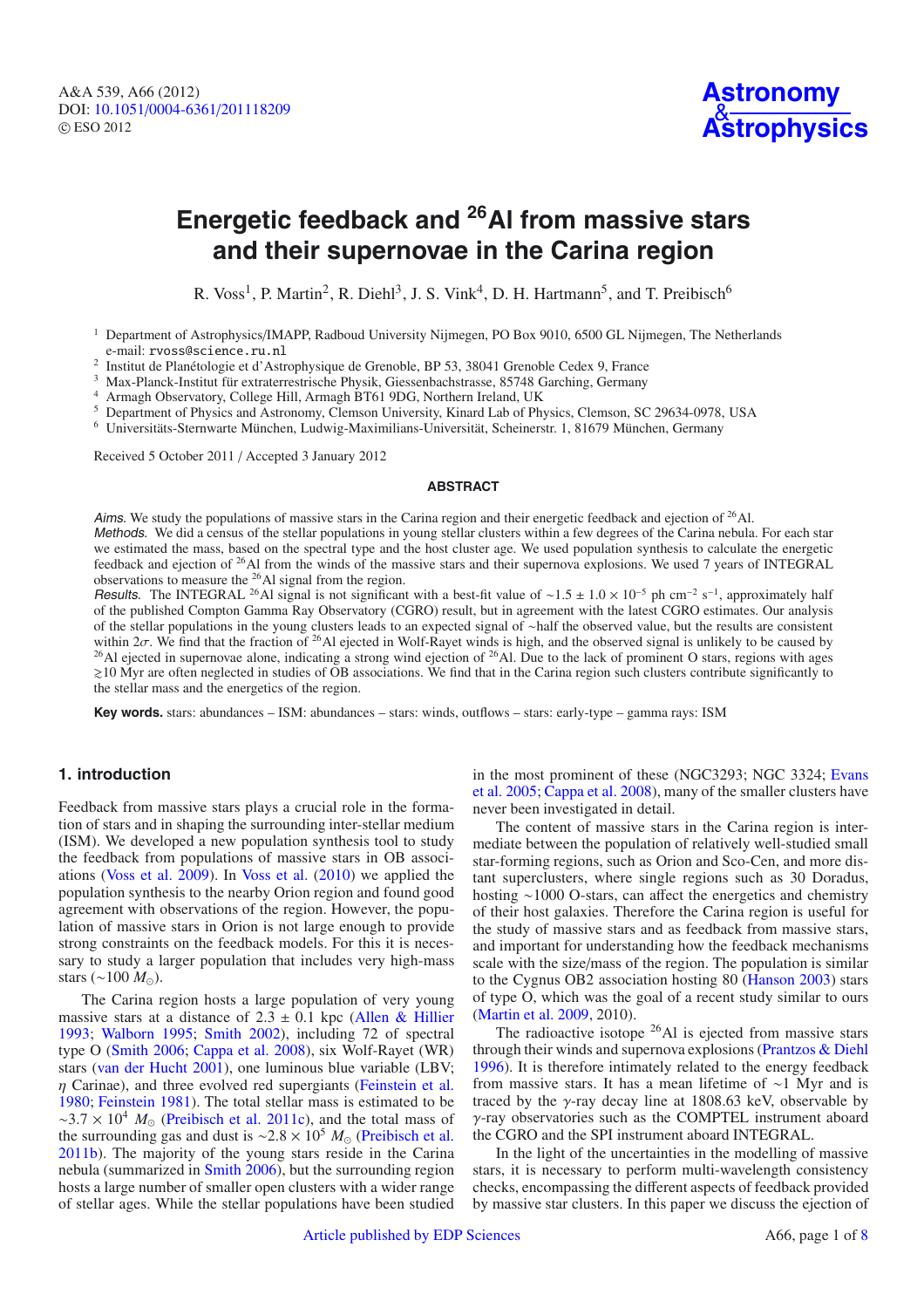$^{26}$ Al and the injection of energy into the ISM from the massive star population in the Carina region. This is complementary to the modelling and observations of the energy and UV balance studied by Smith (2006) and Smith & Brooks (2007). The comparison between the theoretical models and the observables is important, both for understanding crucial parts of stellar evolution, in particular mass-loss rates, nucleosynthesis, and supernova explosions, and for understanding issues related to the ISM, such as star-formation and feedback mechanisms. A new generation of stellar models (Meynet & Maeder 2005; Palacios et al. 2005; Limongi & Chieffi 2006) has improved observations of stellar populations in star-forming regions, and the advent of the INTEGRAL observatory providing new 26Al observations has allowed progress on the subject: Voss et al. (2010) studied the variations between different models of massive stars, in particular the effects of rotation and the strength of wind mass-loss on the radio-active tracers and the energetics of star-forming regions. The individual nearby star-forming regions Sco-Cen (Diehl et al. 2010), Orion (Voss et al. 2010), and Cygnus (Martin et al. 2009, 2010) have been studied in detail and good agreement has been found between theory and the observations.

## **2. Observations of 26Al from the Carina region**

#### 2.1. CGRO results

The <sup>26</sup>Al signal from the Carina region was discussed by Knödlseder et al. (1996), based on a measured flux of  $3.2 \times$  $10^{-5}$  ph s<sup>-1</sup> cm<sup>-2</sup> (with statistical and systematic uncertainties of  $0.8 \times 10^{-5}$  and  $0.1 \times 10^{-5}$ , respectively). Their analysis showed that the signal is seen only from within two degrees of the Carina nebula direction, although an origin from a larger region extending up to six degrees would also be consistent with the measurements. A subsequent analysis of the full CGRO database revised flux values down to  $1.1-2.2 \times 10^{-5}$  ph s<sup>-1</sup> cm<sup>-2</sup> (with ∼20% statistical error Plüschke 2001). This signal corresponds to  $0.005-0.010 M_{\odot}$  of <sup>26</sup>Al at the distance of the Carina nebula. An origin from foreground stellar groups and from AGB stars is implausible, and background groups would have to be exceptionally active to explain the flux (see Knödlseder et al. 1996, for a discussion). Here we use INTEGRAL observations for a new measurement of 26Al from the Carina region, and use a population synthesis approach (Voss et al. 2009) to compare them to expectations.

#### 2.2. INTEGRAL data analysis

We used INTEGRAL data taken between revolution 19 and 855 of the satellite. This corresponds to a total effective exposure of 17.6 Ms on Carina, defined as a circular region with radius of 40◦ centred on  $(l, b) = (285.0°, 0.0°)$ . The methodology developed in Martin et al. (2009) to extract the 1809 keV signal from Cygnus was again used for the present study. The reader is referred to their work for more details about data preparation, instrumental background modelling, and other technical aspects. We searched for emission in the 1806–1812 keV band over the  $245^{\circ}$ –325° longitude range, using two different methods.

The first was a point-source scan, where we try to account for the data by fitting an instrumental background model and a sky model consisting of a single point source. The operation is repeated for a grid of positions covering the whole Carina region. From this analysis, however, no significant excess emission was detected in the Carina region around  $(l, b) = (287.0°, 0.0°)$ , where the main massive star clusters are located. Significant

|  | <b>Table 1.</b> Open clusters in our study. |  |  |
|--|---------------------------------------------|--|--|
|  |                                             |  |  |

| Cluster         | Number of O stars | Age | <b>Distance</b> |
|-----------------|-------------------|-----|-----------------|
|                 |                   | Myr | kpc             |
| Bochum 10       |                   |     | 2.3             |
| Bochum 11       |                   | 2   | 2.3             |
| Loden 153       |                   | 5.5 | 2.7             |
| <b>NGC 3293</b> |                   | 10  | 2.7             |
| <b>NGC 3324</b> |                   | 2.5 | 3.0             |
| Trumpler 14     |                   |     | 2.3             |
| Trumpler 15     |                   |     | 2.3             |
| Trumpler 16     | 43                | 2.5 | 2.3             |

emission appears beyond  $l = 305°$ , as we move towards the Galactic ridge, which dominates the allsky 1809 keV emission. As a comparison, we did the same for the Cygnus region and found strong emission around  $(l, b) = (80.0°, 0.0°)$ , consistent with the dedicated analysis exposed in Martin et al. (2009). (While the exposure is similar for both regions, Cygnus hosts almost twice the number of O-stars, and is nearer.) Figure 1 shows the maximum likelihood ratio maps obtained for the Carina and Cygnus regions.

We then determined the 1809keV flux from the Carina region more quantitatively by fitting to the data extended sky models to the data that better describe the expected 26Al decay emission from a conglomerate of star clusters. We used a 2D Gaussian intensity distribution of various sizes and tried two different positions for these. The first is  $(l, b) = (287.6°, -0.6°)$ , the position of Trumpler 16, the richest cluster in terms of O stars, and the second is  $(l, b) = (285.8°, 0.1°)$ , which is the position of NGC3293, which is the cluster with the largest number of past supernovae (as extrapolated from its present-day IMF, see below). In that way, we tested two scenarios: one in which the <sup>26</sup>Al content of the Carina region is assumed to be fed mostly by the WR-winds of present-day massive stars, and one in which it is assumed to result mostly from past supernovae. Fluxes in the range 1.0–  $1.5\times10^{-5}$  ph s<sup>-1</sup> cm<sup>-2</sup> are obtained, with typical statistical uncertainties of  $1.0 \times 10^{-5}$  ph s<sup>-1</sup> cm<sup>-2</sup>. Combining information from both CGRO and INTEGRAL apparently points to a 1809 keV flux from the Carina region, in the range  $1-2 \times 10^{-5}$  ph s<sup>-1</sup> cm<sup>-2</sup>, corresponding to a <sup>26</sup>Al mass of  $4-9 \times 10^{-3}$   $M_{\odot}$ .

## **3. Analysis of the stellar populations**

To compute the amount of  $26$ Al in the observed region, it is necessary to understand the stellar content of the region, and how star formation developed in the past ∼10 Myr. In our analysis we include the region considered by Knödlseder et al. (1996) to be the emitting region, which is a region approximately centred on the Carina nebula, with a radius of ∼2.8◦. This includes the Carina nebula itself, but also some clusters that are distant enough from this to not be linked directly to it by dynamics. In our main analysis we only consider clusters with a distance below ∼3 kpc, but a possible contribution from the background is discussed in Sect. 4.

The population of massive stars in clusters belonging to the Carina nebula was presented in Smith (2006), and we adopt their stellar classifications and cluster ages (noting that ages of such young clusters are always very uncertain) and assume that the study is complete for the O stars. In addition we include the three supergiants listed in Feinstein et al. (1980) and Feinstein (1981). For NGC 3324 and NGC 3293, we used Cappa et al. (2008) and Evans et al. (2005), respectively, with the addition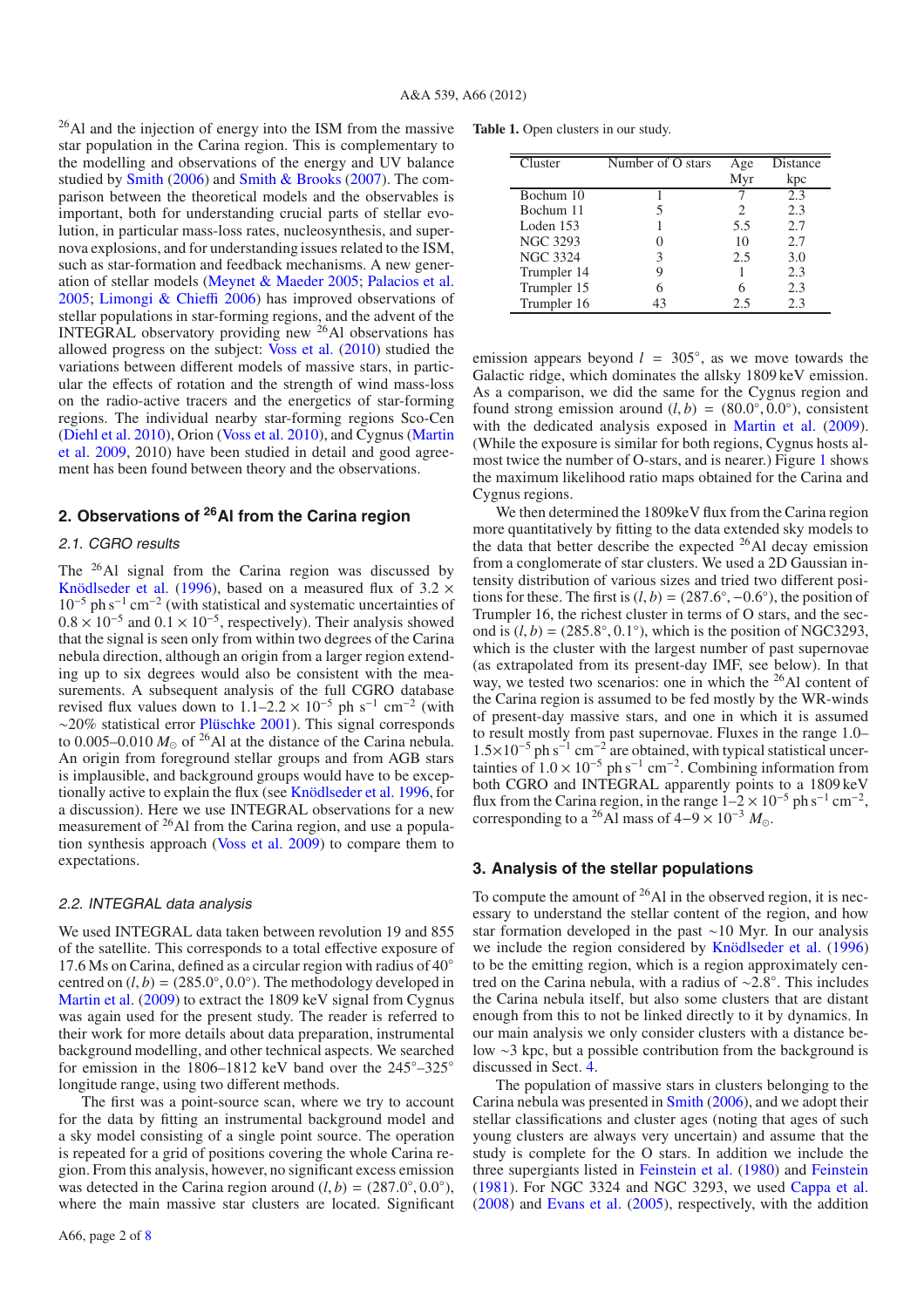

**[Fig. 1.](http://dexter.edpsciences.org/applet.php?DOI=10.1051/0004-6361/201118209&pdf_id=1)** Maximum likelihood ratio (MLR) maps built from a pointsource scan of the regions of Cygnus (*top panel*) and Carina (*bottom panel*). The colour coding ranges from MLR ∼ 0 (black) to MLR ∼ 40 (red).

of a red supergiant from Carraro & Patat (2001). Other clusters were found to be too old or small to contribute significantly to the observed  $^{26}$ Al signal, e.g. Loden 165, NGC 3114, VdB Hagen 99, and Bochum 9 (Carraro & Patat 2001; Patat & Carraro 2001). Additional WR stars that are found outside the main clusters were taken from van der Hucht (2001). Table 1 summarizes basic information about the clusters being considered. Recent studies have shown that there is a significant population of OB stars obscured by dust from the Carina region itself (e.g. Povich et al. 2011). We discuss this population in Sect. 5.2.

To use this information it is necessary to derive the stellar masses from the spectral types. We do this separately for the main sequence stars and for the evolved stars. As in Voss et al. (2010) we find the temperature and luminosity of the stellar spectral types of O stars from the line-blanketed models of Martins et al. (2005), using their observational scale. The masses were then found by comparing them to the rotating stellar models of Meynet & Maeder (2005). In Voss et al. (2010) we compared the masses found from this method to the spectroscopic masses and found agreement, and a similar result was found by Weidner & Vink (2010). Figure 2 compares the properties of the observed stars to isochrones from four different sets of stellar models. The analysis above was repeated for each of the sets, and the differences were found to be negligible compared to the uncertainties of our results. We used a similar approach for the most massive B-stars, where we took the extrapolation of the Martins et al. (2005) luminosities presented in Smith (2006), together with the effective temperatures of Zorec et al. (2009). The luminosities are only available for B-stars of luminosity classes III and V. Luminosities for class IV were found by logarithmic interpolation between class III and V. B-stars of luminosity class I and II were assumed to be near the end of the main sequence, so were not included in this analysis. These stars were included as evolved stars in the analysis below.

It is not possible to derive the masses of evolved stars with this method. Instead we made crude estimates of the initial mass of these stars based on the ages of the clusters. This was done by assuming that the mass of the evolved stars must be above the most massive main sequence star in the host cluster and below the mass for which the stellar lifetime is equal to the age of the cluster. The list of evolved stars is given in Table 2. Some of the WR stars are not associated with clusters. We do not attempt to derive their ages, and the uncertainties resulting from these objects are discussed in Sect. 4.

#### 3.1. Initial mass function

The set of initial masses can be used to derive an initial mass function (IMF) for the region. The IMF of Trumpler 16 was previously derived by Massey & Johnson (1993), who found it to be consistent with a single power law with a slope of  $\Gamma = 1.3 \pm 0.2$ above 15  $M_{\odot}$ , where  $dN/dM = M^{-\Gamma-1}$  (the Salpeter slope is  $\Gamma = 1.35$ ). The stellar content of the group has been revised several times since then; in particular, many binary components have been resolved, and the stellar evolutionary and atmosphere models have changed significantly. Furthermore, Massey & Johnson (1993) assumed Gaussian statistics despite having bins with very few counts. We therefore provide a new fit to the IMF, by fitting a single power law to the initial stellar masses using maximum likelihood fitting.

Each of the clusters with a population large enough to achieve a meaningful fit were fitted individually, assuming that all stars above 15  $M_{\odot}$  have been identified. The results are given in Table 3. Clearly they are all consistent with the Salpeter (1955) mass function, but only Trumpler 16 provides relatively good statistics. A combined sample consisting of all the stars in the clusters that samples the complete  $15-120 M_{\odot}$  range yields a very similar result to the fit from Trumpler 16 alone. We also performed a combined fit to all the clusters, with an upper limit of  $40 M_{\odot}$  (to avoid incompleteness corrections). Interestingly this yields a relatively shallow slope. However, the narrower range means that this is relatively strongly affected by systematic errors on the stellar masses, as well as a possible incompleteness of the sample at masses ~15 *M*<sub>⊙</sub>, and it is not clear that the result should be trusted. To understand the dependence on these effects we have performed the fits with a higher completeness mass of 25  $M_{\odot}$ , yielding very similar results to the Salpeter (1955) mass function.

In a recent survey of Trumpler 15, Wang et al. (2011) found a lack of massive stars ( $>$ 20  $M_{\odot}$ ) by extrapolating observations of stars of lower masses. Using the Kroupa (2001) mass function, they find that there should be ∼11 stars, whereas they claim that none are observed. They conclude that either it is an anomaly of the IMF or, alternatively, that all stars above 20  $M_{\odot}$  have already exploded, which would indicate an age above 10 Myr, older than what is normally assumed for this cluster. In contrast to their results, our analysis finds that there are six stars in this cluster with masses above 20  $M_{\odot}$  and that with an age of ∼6 Myr, approximately three supernova have exploded, which agrees with the results at lower stellar masses. We believe that the discrepancy is the result of Wang et al. (2011) underestimating the masses of stars with early-type spectra.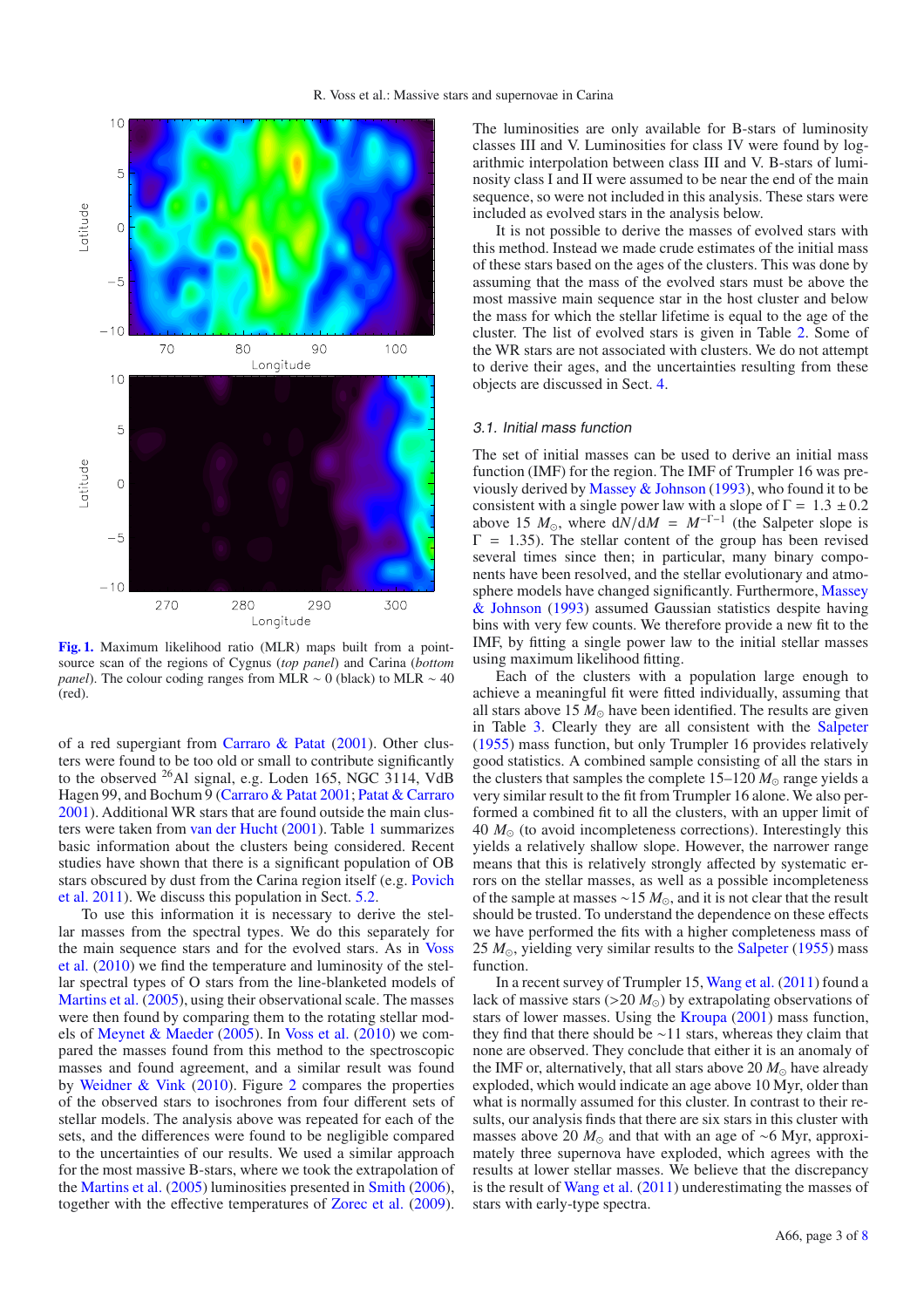A&A 539, A66 (2012)



**[Fig. 2.](http://dexter.edpsciences.org/applet.php?DOI=10.1051/0004-6361/201118209&pdf_id=2)** The O stars in the four groups richest in O stars. The solid lines correspond to stellar tracks, and the dashed lines are isochrones with a separation of 2 Myr. The stellar models are from Meynet et al. (1997) (*upper left*), Limongi & Chieffi (2006) (*upper right*), Schaller et al. (1992) (*lower left*), and Meynet & Maeder (2005) (*lower right*). As our analysis only allows a limited set of discrete values, many of the points contain multiple stars.

Feinstein (1995) summed up the total masses of the observed stars in the individual clusters. With the updated stellar populations we improve these estimates. We furthermore take the completeness limits and the contribution from exploded stars into account to compare the *initial* stellar content of the individual groups. Our results show that TR 16 is still the dominant group, but that the older group (∼10 Myr) NGC 3293, which is often neglected due to the lack of O stars, has previously hosted a decent population of these (∼10 stars are expected to have exploded as supernovae in this association). Assuming the Salpeter (1955) mass function, the Carina region hosts around three to four times as many stars as the closer Orion region (Voss et al. 2010). This is lower than what is expected from the observed number of Ostars (a factor of ∼12), due to the somewhat higher age (5–6 Myr) of the bulk of the stars in Orion.

We furthermore used the Salpeter (1955) IMF to estimate the relative sizes of the open clusters, by extrapolating the number of stars in the observed mass ranges of the individual clusters. Estimates of the initial numbers of stars  $(>15 M<sub>o</sub>)$  are given in Table 3, together with the estimated number of SNe that have already exploded. While the young clusters  $( $3.5 \text{ Myr}$ ) clearly$  dominate visually (and in terms of how well studied they are), especially the clusters that are part of the extended Carina nebula, they only comprise half of the star formation within the past  $~\sim$ 10 Myr.

## **4. 26Al**

The amount of 26Al found from different analyses of CGRO and INTEGRAL data is in the range  $0.004-0.009$   $M_{\odot}$ . Even the lower estimates are significantly higher than the highest expected mass emitted by a single object. The possibility of a much lower mass ejected by a foreground object was dismissed by Knödlseder et al. (1996). The current understanding that  $^{26}$ Al is almost exclusively being ejected by massive stars further limits the possibility of confusing foreground objects, thanks to the completeness of the detection of nearby massive stars. The background of the Carina complex is less well understood, but clearly hosts young clusters with massive stars; for example, the massive young cluster Westerlund 2 is within our field, at a distance of 8 kpc (Rauw et al. 2007). However, most of these are at large distances (at least twice the distance of the Carina nebula).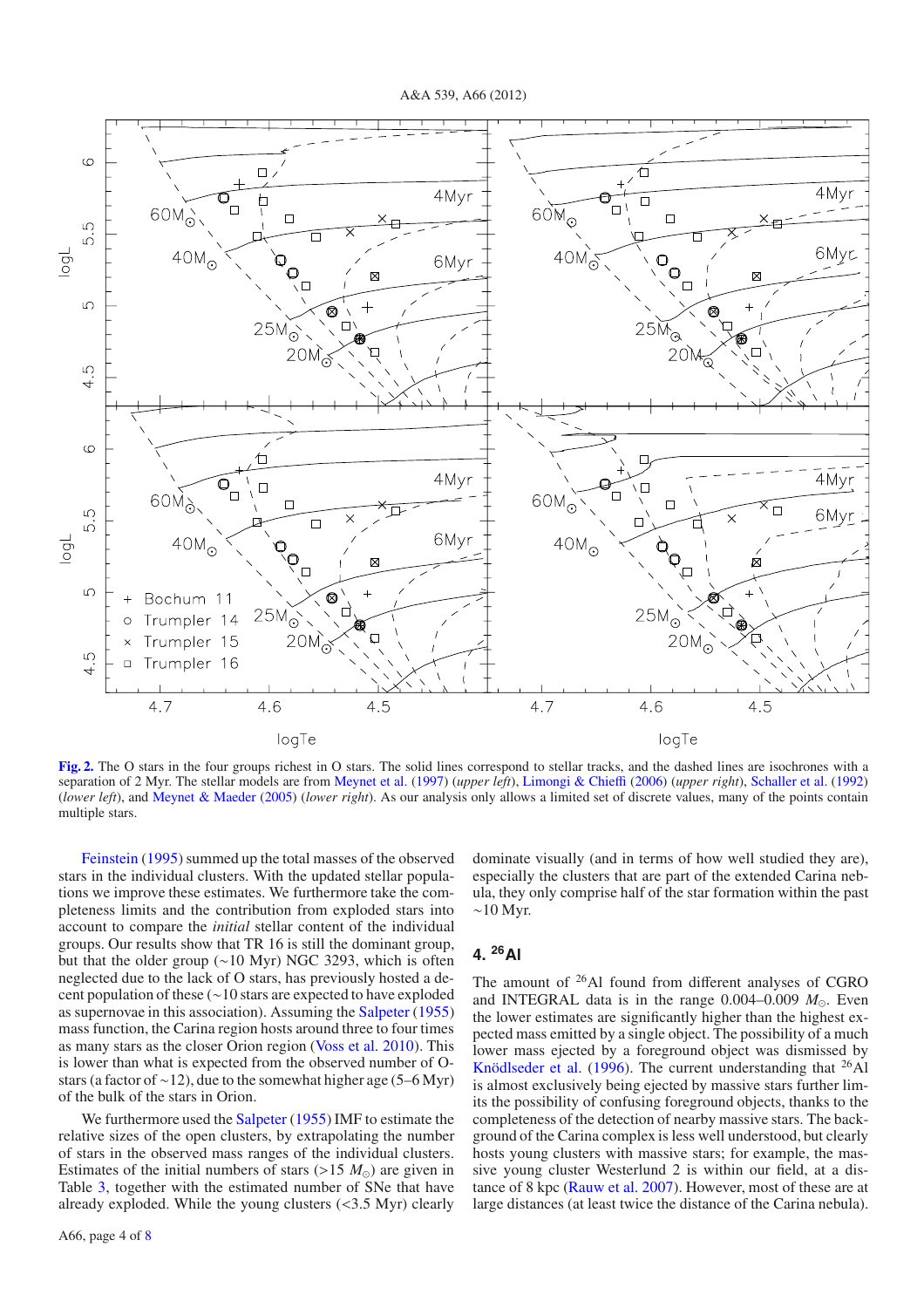| Name               | <b>Type</b>        | Cluster         | Initial mass | $^{26}$ Al            |
|--------------------|--------------------|-----------------|--------------|-----------------------|
|                    |                    |                 | $M_{\odot}$  | $(10^{-4} M_{\odot})$ |
| HD 92809           | WC6                | Bochum 10       | $\sim$ 30    | $0.3 - 1.5$           |
| HD 92964           | B2 Ia              | Bochum 10       | $\sim$ 30    | $0.0 - 0.3$           |
| HD 92852           | $K1/3$ III         | Bochum 10       | $\sim$ 30    | $0.0 - 0.3$           |
| Evans 3293-001     | B <sub>0</sub> Iab | <b>NGC 3293</b> | $\sim$ 20    | $0.0 - 0.1$           |
| Evans 3293-002     | $B0.7$ Ib          | <b>NGC 3293</b> | $\sim$ 20    | $0.0 - 0.1$           |
| Feinstein CPD 3502 | M1.5 Iab-Ib        | <b>NGC 3293</b> | $\sim$ 20    | $0.0 - 0.1$           |
| HD 93129Aa         | $O2$ If            | Trumpler 14     | 80-120       | $0.0 - 4.0$           |
| $\eta$ Car         | LBV                | Trumpler 16     | $80 - 120$   | $0.0 - 4.0$           |
| HD 93162           | WN6ha              | Trumpler 16     | $80 - 120$   | $2.0 - 8.0$           |
| HD 93131           | WN6ha              | Trumpler 16     | $80 - 120$   | $2.0 - 8.0$           |
| HD 92740A          | WN7ha              | Trumpler 16     | 80-120       | $2.0 - 8.0$           |
| Hucht WR27         | WC6                | Field $(2.5)$   |              |                       |
| HD 94546           | WN4                | Field $(4.05)$  |              |                       |
| Hucht WR31a        | WN11h              | Field $(8.0)$   |              |                       |
| HD 90657           | WN5                | Field (3.88)    |              |                       |
| HD 95435           | WC5                | Field $(6.11)$  |              |                       |
| Hucht WR21a        | WN6                | Field $(?)$     |              |                       |

**Table 2.** Evolved stars in the Carina region.

**Notes.** Stars without HD designations are labelled by the name of the first author of the publication in which they appear (see Sect. 3), followed by the name given in that publication. The initial masses are estimated by the maximum mass of stars still present in a population with the age of the host cluster. The ejected amount of <sup>26</sup>Al is found from the stellar tracks at the given mass. The range is over all WR-phases for WR-stars, and until the onset of the WR-winds for non-WR stars.

**Table 3.** Best-fit IMF of open clusters in our study.

| Cluster                | IMF $(>15 M_{\odot})$ | IMF $(>25 M_{\odot})$         | Mass range | No. of stars   | Supernovae | Total No. $(>15 M_{\odot})$ |
|------------------------|-----------------------|-------------------------------|------------|----------------|------------|-----------------------------|
|                        | $\Gamma$              |                               |            |                |            |                             |
| Bochum 10              |                       |                               | $15 - 32$  |                | 2.34       | 7.34                        |
| Bochum 11              | $1.8^{+1.1}_{-0.9}$   |                               | $15 - 120$ | 6              | 0          | 6                           |
| Loden 153              |                       |                               | $15 - 45$  | $\mathfrak{D}$ | 0.43       | 2.43                        |
| NGC 3293               |                       |                               | $15 - 22$  | 23             | 20.5       | 53.5                        |
| <b>NGC 3324</b>        | $1.4^{+1.3}_{-1.1}$   |                               | $15 - 120$ | 3              | 0          | 3                           |
| Trumpler 14            | $1.3^{+0.6}_{-0.6}$   |                               | $15 - 120$ | 13             | 0          | 13                          |
| Trumpler 15            |                       |                               | $15 - 40$  | 11             | 3.08       | 14.08                       |
| Trumpler 16            | $1.2^{+0.3}_{-0.3}$   | $1.3^{+0.5}_{-0.5}$           | $15 - 120$ | 54             | $\Omega$   | 54                          |
| All young <sup>2</sup> | $1.2^{+0.3}_{-0.2}$   | $1.2^{+0.5}_{-0.4}$           | $15 - 120$ | 76             | 0          | 76                          |
| All <sup>3</sup>       | $0.6^{+0.5}_{-0.4}$   | $1.3_{-0.4}^{+0.4}$<br>$-0.4$ |            |                | 26.35      | 153.35                      |

**Notes.** The upper limits on the mass ranges were estimated by the age of the host clusters. The number of stars inside the mass ranges were extrapolated using the Salpeter IMF to find the number of supernovae and the total number of initial stars. <sup>(1)</sup> Slope of a single power-law fit. (2) Clusters young enough that no supernova explosions are believed to have occurred. <sup>(3)</sup> Clusters with maximum stellar masses  $\geq$ 40  $M_{\odot}$  fitted in the 15–40  $M_{\odot}$  range.

Within our search radius, Westerlund 2 is the only cluster with a content of young stars that can be compared to Trumpler 16. The background can therefore only contribute a modest fraction of the observed signal.

To investigate the origin of the observed  $^{26}$ Al signal, we divided the stars into three categories:

- **–** main sequence (O) stars;
- **–** exploded stars (SNe);
- **–** evolved (WR and supergiant) stars;

and explored their contributions separately. We ignored the population of stars of spectral type B or later, as their wind contribution is negligible and their lifetimes are long enough that they have not yet gone supernova.

<sup>26</sup>Al from O stars: The initial stellar masses and current ages of the 66 O-stars with spectral types of O3 or later were estimated above. From following the wind ejection and radioactive decay of  $^{26}$ Al along the stellar tracks, we can associate a  $^{26}$ Al mass to each cluster along its evolution. The sum is found to be  $5 \times 10^{-5}$  *M*<sub> $\odot$ </sub>. While the average ages of the stars are fairly stable using the isochrone fitting, the individual ages are not very reliable, and the ages of the few most massive stars are quite important for the result. We therefore calculated an upper limit to the O-star contribution by assuming that all the O-stars are just about to evolve off the main sequence. This is the maximum age of the O-stars as they will change spectral type after this. This assumption gives an upper limit of  $1.5 \times 10^{-3}$  *M*. In this estimate the contribution from the O2 star in Tr 14, as well as from  $\eta$  Carinae, was ignored. They are included in the discussion of the evolved stars instead.

 $26$ Al from supernovae: We use our estimate of the number of supernova explosions in each cluster (see Table 3), together with the population synthesis tool described in Voss et al. (2009, 2010) to estimate the contribution from exploded stars to the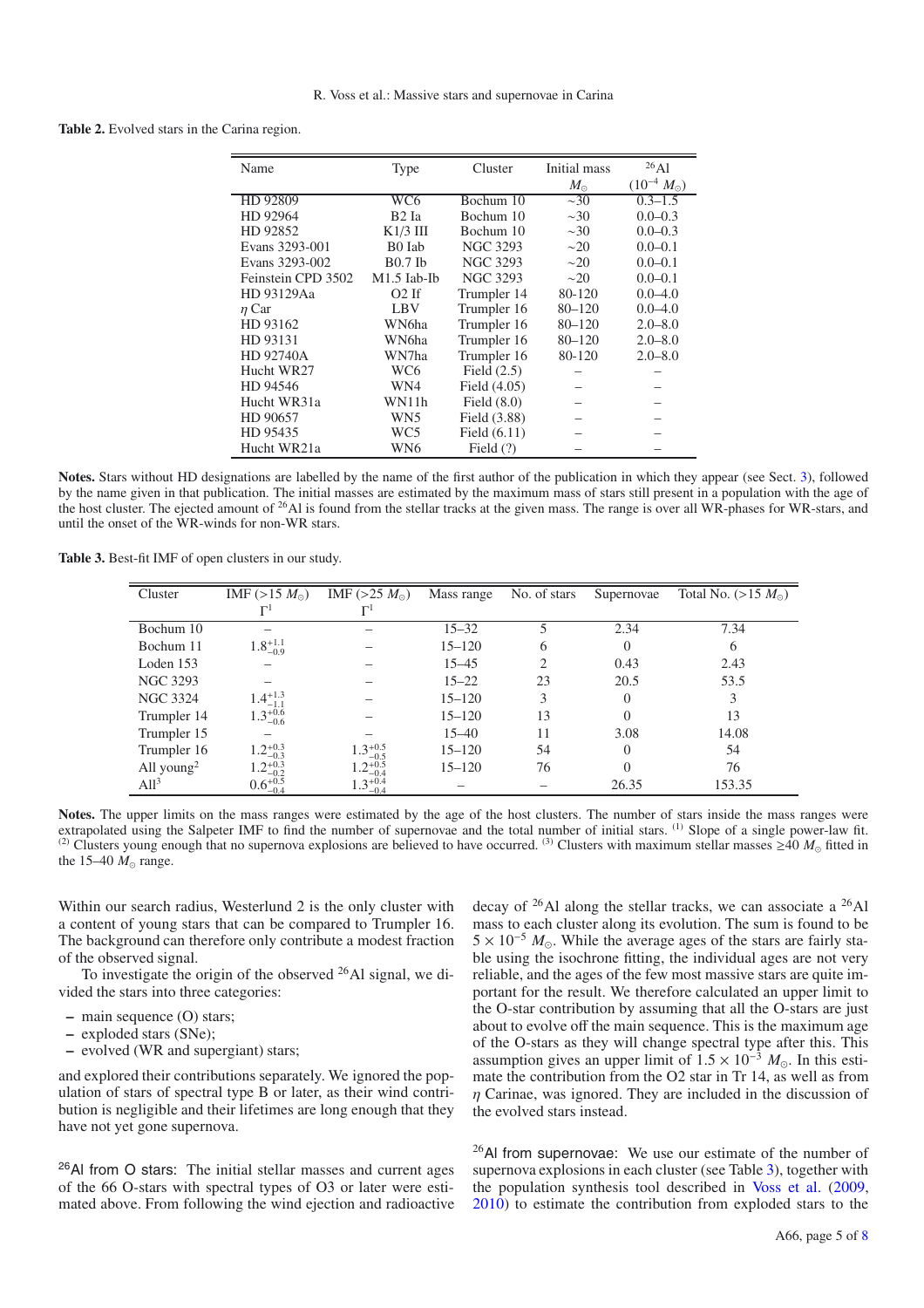observed 26Al. For each cluster the expected contribution and the error on the estimate is calculated using Monte Carlo simulations. In each simulation, the number of exploded stars is chosen from a Poissonian distribution with the mean values given in Table 3, and the masses of the stars are chosen randomly from the Salpeter (1955) mass function. The lower mass limit of the IMF is given by the stellar track with the lowest initial mass that has a lifetime shorter than the current age of the cluster. The ejection of <sup>26</sup>Al from the winds and supernovae is followed while taking the radioactive decay into account. This gives an estimate of  $9_{-4}^{+5} \times 10^{-4}$  *M*<sub>o</sub> of <sup>26</sup>Al from the supernova yields and  $3\pm2\times10^{-4}$  *M*<sub>o</sub> from the preceding winds of the exploded stars.

<sup>26</sup>Al from evolved stars: The final contribution to the <sup>26</sup>Al signal comes from the winds of the evolved stars. In Table 2 we list the evolved stars that we have identified inside the region. The cluster association of each evolved stars is listed. A number of WR stars in the catalogue of van der Hucht (2001) have no cluster association and are listed as field sources, with the photometric distances given by the catalogue (only WR stars with estimated distances below 10 kpc are included in our list). The initial masses of the evolved cluster stars were assumed to be close to the maximum initial stellar mass given the age of the clusters. For each star we have identified stars in our stellar isochrones with similar initial masses and evolutionary states (spectral types) and used these to estimate the possible range of  $^{26}$ Al masses present in the ISM. These are also listed in Table 2. The field WR stars are more problematic, since their distances are unreliable, and there is no stellar population through which their approximate age can be deduced. However, owing to the slope of the IMF and the shorter lifetimes of massive stars, most of them probably correspond to relatively low (for WR stars) initial masses of  $(25-40 M_{\odot})$ . Because there is no foreground population of massive stars that they can belong to, most of them must be located behind the Carina nebula. This is consistent with their estimated distances (however uncertain), so their contribution is unlikely to be significant. From Table 2, it can be seen that the total mass of <sup>26</sup>Al from all the evolved stars is unlikely to exceed  $3 \times 10^{-3}$  *M*<sub>o</sub>. The most realistic estimate range is  $1.5-2.0 \times 10^{-3} M_{\odot}$ .

Population synthesis: For comparison we computed the expectation of  $26$ Al from the entire region using population synthesis (Voss et al. 2009), with the cluster ages from Table 1 and total star-numbers from Table 3. Each cluster was assumed to have a Gaussian age spread with  $\sigma = 0.5$  Myr. We used the model that gives the highest 26Al yields, with rotating stellar evolution models from Meynet  $& Maeder (2005)$  and supernova yields from Limongi & Chieffi (2006). The results are shown in the top panel of Fig. 3. Also shown as the range between the two horizontal dashed lines is the most likely observed <sup>26</sup>Al signal. As discussed in Sect. 2 the range should not be taken as a statistical confidence interval, due to the poorly constrained systematic effects of the different ways to measure the signal. The population synthesis model predicts that the signal is divided roughly evenly between the wind and the supernova contributions. This is mainly because the population synthesis model predicts a lower wind contribution than what is found from the observed stars. However, this is consistent within the 90% variance caused by the sampling of the population of massive stars (see discussion in Voss et al. 2009). It is therefore just an effect of the actual realization of the population of massive stars, which yields a higher wind contribution to the 26Al than an average cluster (with the same properties). Also the slope of the time-profile is relatively steep, and it is therefore clear that small errors in the estimates of the cluster ages (especially of the youngest clusters) can have a relatively large influence on the conclusions from the population synthesis.

In the middle panel of Fig. 3 we show the energy injected into the ISM from the stars, predicted by the population synthesis. The total output can be seen to have risen to  $\gtrsim 2 \times 10^{38}$  erg s<sup>-1</sup> about 10 Myr ago, and then slowly increased to the current output of  $\sim$ 5−6  $\times$  10<sup>38</sup> erg s<sup>-1</sup>. The energy budget of the associations in the Carina Complex was studied by Smith (2006) and Smith & Brooks (2007), who found the stellar wind output to be  $\sim$ 2 × 10<sup>38</sup> erg s<sup>-1</sup>. This result did not take supernova contributions into account, and did not include NGC 3293. When doing so, their results are in good agreement with our population synthesis. They also estimated the mechanical energy needed to create the superbubble surrounding the region to be  $8 \times 10^{51}$  erg. This corresponds to  $\sim 5\times10^{37}$  erg s<sup>−1</sup>, assuming a constant power over the past 5 Myr. We multiply this by a factor of 10 to account for the observations from other regions showing that only a fraction of ∼10−20% of the kinetic energy goes into the expansion of the bubble (e.g. Brown et al. 1995; Cooper et al. 2004). From the middle panel of Fig. 3, it is evident that this estimate is in good agreement with the expectations, arguing for a similar energy efficiency of creating the superbubble in the Carina region. Our population synthesis predictions for the emission of hydrogen ionized UV photons are shown in the lower panel of Fig. 3. The UV emission was also studied by Smith  $\&$  Brooks (2007). They find a rate just below  $10^{51}$  s<sup>-1</sup>, in good agreement with our population synthesis model. From observations of the radio continuum, they deduced that the ISM around the Carina region absorbs  $\sim$ 7 × 10<sup>50</sup> ph s<sup>-1</sup> of UV radiation, which we use as the observational estimate in Fig. 3. The remaining ∼25% of the flux leaks out of the region.

### **5. Discussion**

#### 5.1. Comparison with other young associations

Other regions have been investigated recently. Population synthesis models of the regions Orion (Voss et al. 2010), Cygnus (Martin et al. 2009, 2010), and Sco-Cen (Diehl et al. 2010) were found to be consistent with observations. Similar to the results presented above, the analysis of both Orion and Cygnus supports theoretical models with high <sup>26</sup>Al ejection from the WR-winds of the massive stars. However, due to the high statistical fluctuations of the 26Al output from individual regions, caused by the random sampling of the IMF, each result is of low significance  $( $2\sigma$ ).$ 

An interesting aspect of comparing different regions is the differences in their star formation histories. In Orion and Sco-Cen the 26Al output is dominated by populations of stars with ages >5 Myr, where the ejection from supernova explosions is most important. More than 50% of the  $26$ Al in these regions is expected to be emitted by the supernovae. Therefore these observations alone could not be used to distinguish between models with strong wind ejection, as all the  $^{26}$ Al could be emitted by supernovae if their yields were enhanced by a factor of  $\leq 2$ . The situation is different in the Carina and Cygnus regions. In Carina we have estimated that only ∼20% of the signal comes from supernovae, and also in Cygnus the wind contribution dominates (Martin et al. 2009, 2010). An increase in the supernova ejection by a factor of ∼5 would be needed to explain the signal with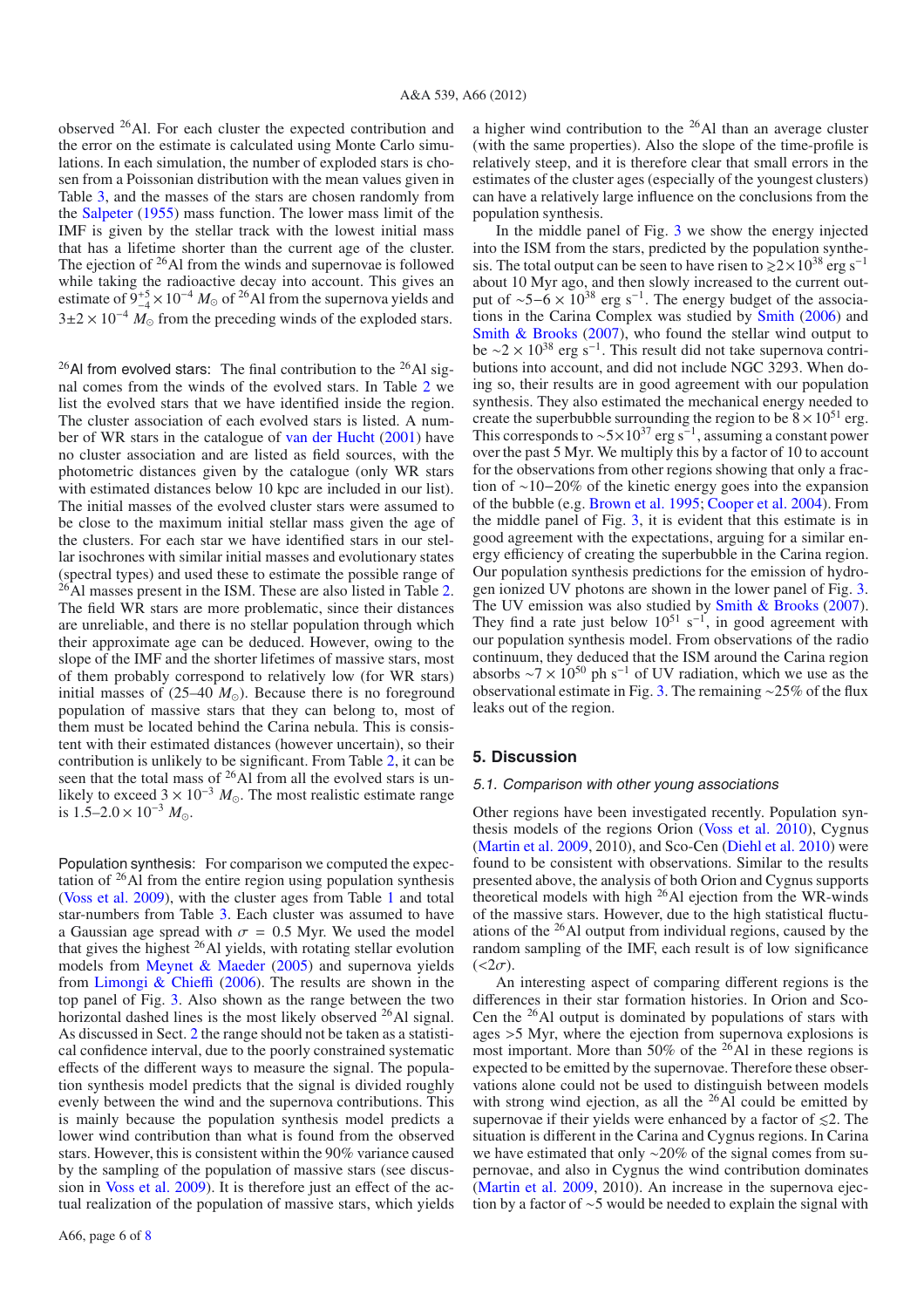26Al from supernovae alone, but this is not consistent with the observations of Orion and Sco-Cen. It is therefore clear that the 26Al signals observed from Carina and Cygnus are not due to supernova ejecta alone, so a strong wind ejection component is necessary. This is therefore the strongest evidence of  $^{26}$ Al ejection in WR-winds to date.

## 5.2. Possible explanations for the high *<sup>26</sup>*Al signal

We have shown above that the most likely observed  $^{26}$ Al signal is higher than the theoretical predictions, even for the models with the strongest wind ejection. Here we discuss possible effects that were not taken into account in our analysis:

Hidden stars: Recent results have shown that the population of OB stars in the Carina region has been underestimated by a factor of ∼50% (Povich et al. 2011). The extra OB stars are found outside the clusters discussed above with some of them being in recently identified clusters and the rest distributed between them. The reason these stars were not identified before is the large absorbing column in front of them, caused by molecular clouds in their local environment. The average visual extinction of the OB candidates of Povich et al.  $(2011)$  is  $A_V = 5.8$ , and the most absorbed candidates have an extinction  $A_V > 30$ . As <sup>26</sup>Al is observed with  $\gamma$ -rays, it is not affected by extinction, and the hidden population can therefore provide a significant contribution to the signal. However, we believe that the hidden population contributes less than expected from the number of OB stars. The large absorbing columns indicate that many of the stars are still inside or near their parent molecular clouds. For example the Treasury Chest cluster is estimated to be younger than 1 Myr (Smith et al. 2005). Groups of stars with the age where the  $^{26}$ Al signal is strongest (3–10 Myr) provide enough kinetic energy and UV radiation to ionize/disperse nearby clouds, and are therefore much less likely to be obscured. On the other hand, some of the OB stars could be located behind other clouds. In the Cygnus region, this is for example the case of Cygnus OB2, which is heavily obscured, but contributes significantly to the  $^{26}$ Al signal (Martin et al. 2009, 2010). In Cygnus the contribution from a diffuse population of massive stars was estimated to be ∼33%. From the discussion above we believe that <sup>26</sup>Al from stars outside clusters and in hidden clusters that were not taken into account in our analysis does contribute to the signal, but with less than 33% (corresponding to the fraction of hidden massive stars) of the total signal.

Nucleosynthesis uncertainties: There are large uncertainties in the modelling of supernova explosions (Woosley et al. 1995; Limongi & Chieffi 2006). Furthermore, the uncertainties in the nuclear reaction rates responsible for the formation of 26Al ejected in the supernova explosions lead to uncertainties of a factor ∼3 (Iliadis et al. 2011). Both could explain the results, if only the Carina region was observed. However, as discussed above, the observations of the Sco-Cen and Orion regions contradict strongly enhanced supernova yields. The nuclear reaction rates responsible for producing <sup>26</sup>Al ejected in stellar winds are much better constrained (Iliadis et al. 2011), and the strong signal can therefore not be explained by the uncertainties of these.

Binaries: The yields from close binaries are challenging to quantify (Langer et al. 1998). Such systems experience mass transfer episodes, which can lead to enhanced mass loss and mixing and early exposure and ejection of chemically enriched layers of the stars. Furthermore, tidal forces affect their rotation and mixing. This can in principle lead to very high enhancement factors. However, the enhancement in binaries is concentrated in very few particular systems. Large enhancements in a few systems would lead to high fluctuations in the 26Al signal over the sky, which are not seen. We therefore conclude that while enhanced systems might explain a modest difference between the theoretical models and the observations, most of the 26Al is being ejected by "normal" stars.

Very massive stars: There is growing evidence that stars can initially be more massive than the limit of 120  $M_{\odot}$  assumed in our study (Figer 2005; Koen 2006; Crowther et al. 2010; Bestenlehner et al. 2011), and many stars are born in multiple systems can both increase the yields significantly. Indeed, both have been invoked to explain properties of stars in the Carina nebula, in particular  $\eta$  Carinae. The <sup>26</sup>Al yields of stars with masses above  $120 M_{\odot}$  have not been studied. However, the yields of stellar models increase relatively strongly with initial mass, and it is therefore likely that initially very massive stars can yield several times the amount of  $^{26}$ Al given by our most massive stellar model. Similar to the binaries, Large enhancements in a few stars would lead to high fluctuations in the 26Al signal over the sky, which are not seen, so we believe that the possible contribution from such very massive stars must be modest.

#### 5.3. Implications for stellar evolution

The effects discussed above are likely to be minor. It is possible that a combination of these effects are enough to account for the observed <sup>26</sup>Al signal being higher than the highest theoretical model, including both a large wind and a large supernova contribution. We therefore do not find that the apparent discrepancy calls for significant changes in the modelling of massive stars. However, only ∼20% of the signal can be explained by 26Al ejected by supernova explosions. As discussed above in Sect. 5.1, the observations of other regions do not allow the supernova yields to be raised by a factor of a few, so our results therefore support a strong wind ejection.

Despite the downwards revision of the mass-loss rates in the latest stellar evolutionary models (Vink et al. 2000; Meynet & Maeder 2005), the integrated mass loss has not decreased significantly, and the 26Al ejection has actually increased (Palacios et al. 2005). This is due to the effects of rotation that makes the stars spend a longer time in states with high mass loss rates, and the meridional circulation is increased, lifting 26Al to the surface. A further downwards revision of the wind mass loss rates (as suggested by e.g. Fullerton et al. 2006) would reduce the wind yields significantly, and our analysis might therefore be evidence against such a downwards revision (see also the discussion in Voss et al. 2010). Similarly, non-rotating models with current wind mass-loss prescriptions have low wind ejection of <sup>26</sup>Al, and our results are therefore in support of rotational effects being significant.

#### 5.4. Conclusions

We have studied the population of massive stars in the Carina region. Our analysis of the ejection of kinetic energy into the ISM and the emission of ionizing UV radiation and our results agree with previous theoretical estimates and observational results. <sup>26</sup>Al is an important tracer of massive star evolution and